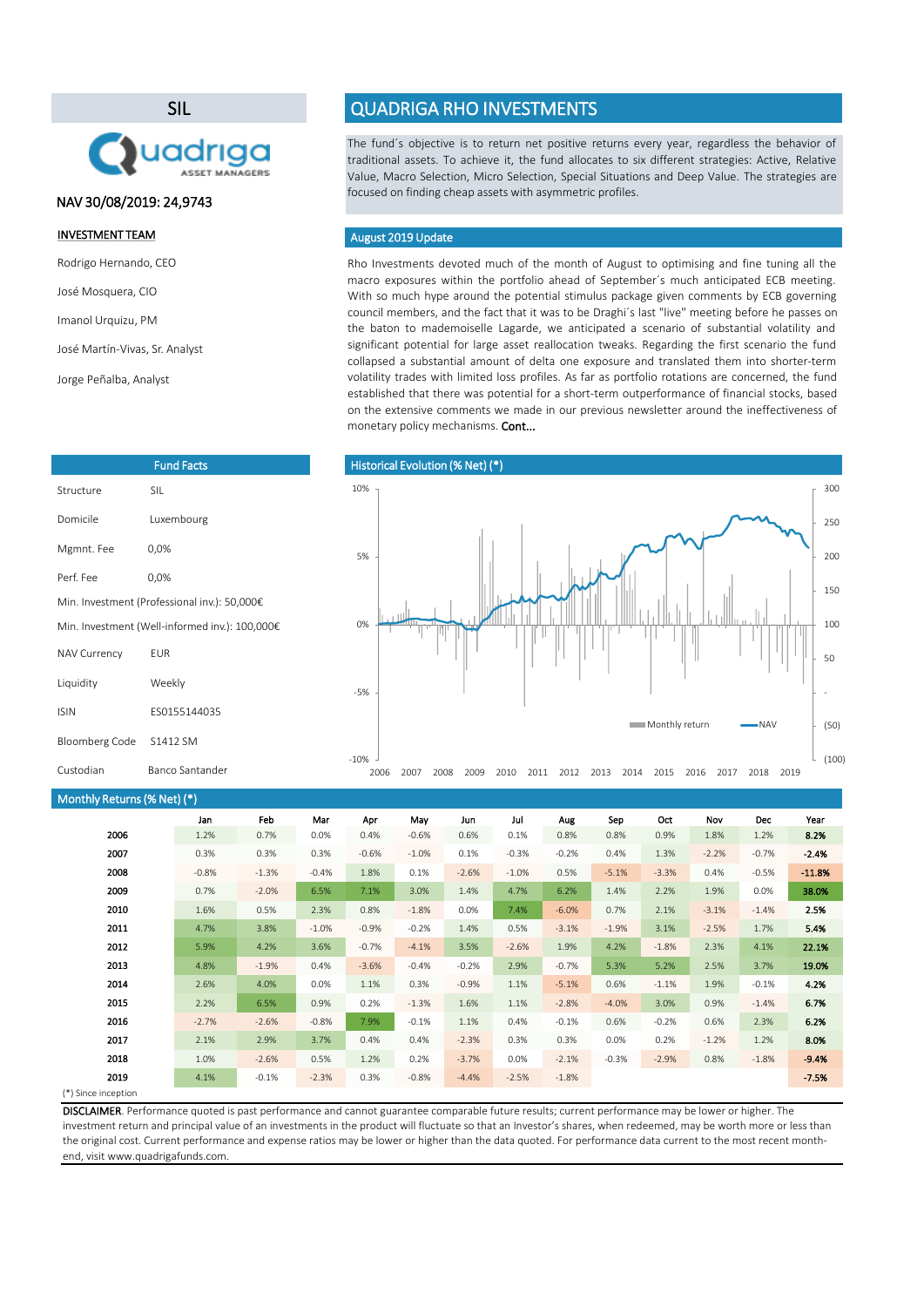#### (\*) Since inception

| Active                    | 53.27% |
|---------------------------|--------|
| Relative value            | 3.88%  |
| Macro                     | 5.72%  |
| Micro                     | 7.99%  |
| <b>Special Situations</b> | 17.96% |
| Deep Value                | 1.64%  |
| Hedges                    | 4.22%  |
| Liquidity                 | 5.32%  |
|                           |        |

DISCLAIMER. Performance quoted is past performance and cannot guarantee comparable future results; current performance may be lower or higher. The investment return and principal value of an investments in the product will fluctuate so that an Investor's shares, when redeemed, may be worth more or less than the original cost. Current performance and expense ratios may be lower or higher than the data quoted. For performance data current to the most recent monthend, visit www.quadrigafunds.com.

| Gross | 427.33% |
|-------|---------|
| Net   | 2.20%   |

| $\sim$ point with $\sim$ $\sim$ $\sim$ |          |                       |                 |                   |         |                 |  |  |
|----------------------------------------|----------|-----------------------|-----------------|-------------------|---------|-----------------|--|--|
|                                        |          | <b>RETURNS (CAGR)</b> |                 | <b>VOLATILITY</b> |         |                 |  |  |
|                                        | 5 years  | 3 years               | Since inception | 5 years           | 3 years | Since inception |  |  |
| Rho Investments                        | $-0.02%$ | $-3.66%$              | 5.48%           | 8.13%             | 7.17%   | 8.81%           |  |  |
| Stoxx 600                              | 2.65%    | 4.37%                 | 1.69%           | 12.38%            | 10.51%  | 14.19%          |  |  |
| Iboxx Eur Corporate                    | 2.55%    | 1.97%                 | 3.82%           | 2.66%             | 2.48%   | 3.78%           |  |  |

| German Govt, Bond Future | $-141.65%$ |
|--------------------------|------------|
| <b>BNP Corp Bond</b>     | 16.37%     |
| <b>BECM CORP PERP</b>    | 11.87%     |
| NATI A Secured Loan      | 10.98%     |
| Convertible Bond Ence    | 5.67%      |

| <b>Risk/Return</b> |       |
|--------------------|-------|
| Volatility*        | 8.72% |
| Sharpe Ratio*      | 0.63  |
| Sortino Ratio      | 0.96  |
| Parametric VaR 1-d | 2.45% |

| Returns (% Net) |          |
|-----------------|----------|
| 2019            | $-7.51%$ |
| $CAGR*$         | 5.48%    |
| August 2019     | $-1.84%$ |

### Top Five Positions



### Risk Concentration and Distribution Metrics

### Performance attribution across strategies (% Net)\*

### Comparative Risk / Return

% Exposure





#### **Number of positions per strategy**



#### **Var % Contrib Hist 3Y**